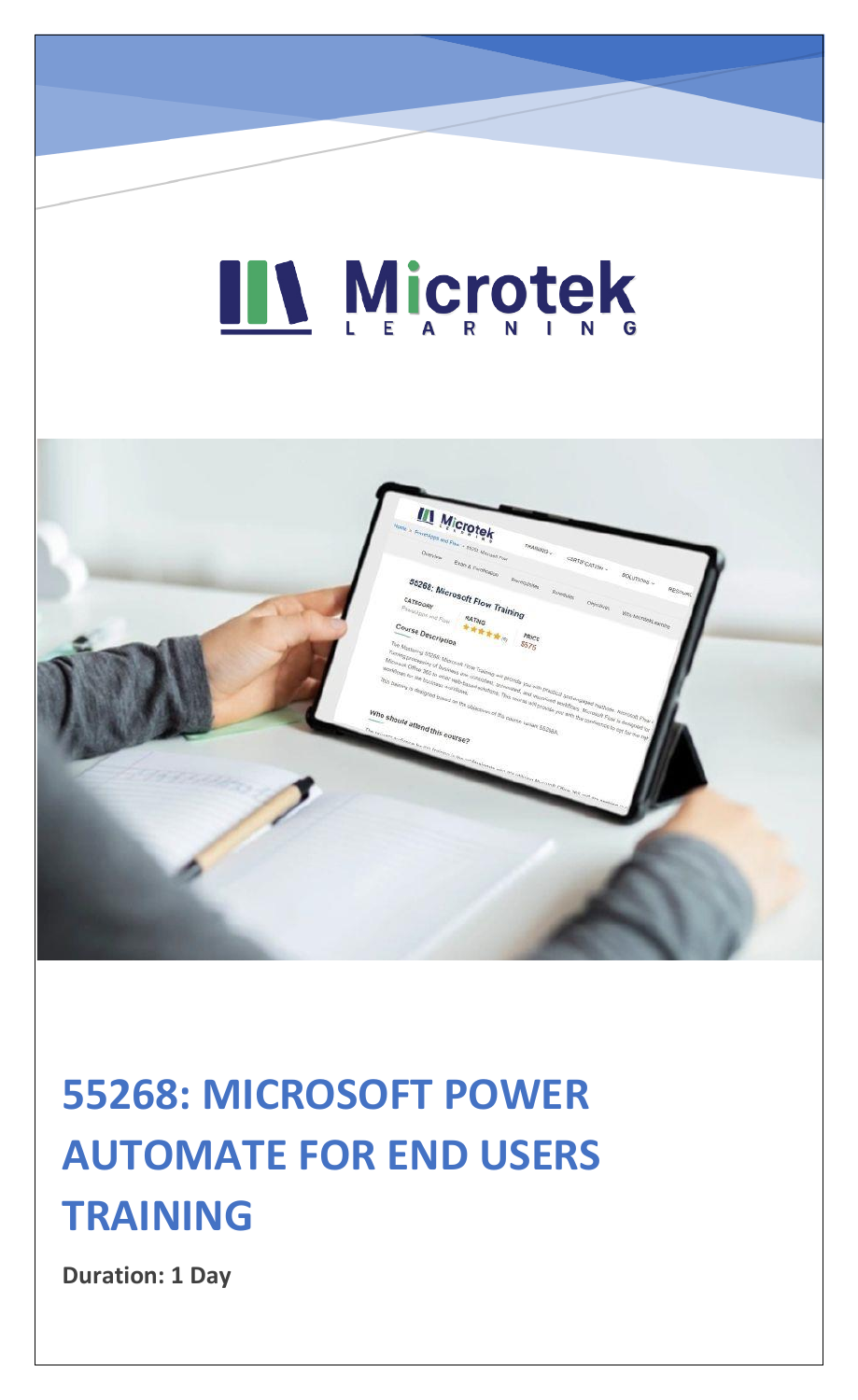### **N** Microtek

#### **Course Description**

The Mastering 55268: Microsoft Flow Training will provide you with practical and engaged methods. Microsoft Flow is the diversified product, Turning processing of business into consistent, automated, and visualized workflows. Microsoft Flow is designed for several products in Microsoft Office 365 to other webbased solutions. This course will provide you with the confidence to opt for the right workflow logics and workflows for the business workflows.

This training is designed based on the objectives of the course variant 55268A.

#### **Who should attend this course?**

The primary audience for this training is the professionals who are utilizing Microsoft Office 365 and are seeking to optimize businesses processes and designing for the new individuals.

#### **Prerequisites**

• No previous experience of Power Automate is required

#### **What you will learn**

- Understanding the utilization of Flows.
- Describing the fundamentals of Flow and their appropriate utilization.

- F

- Learn to edit and creating flows.
- Integrating with Flow.
- Advantages of Flow.

#### **Curriculum**

#### **Module 1: An Introduction to Power Automate**

Let's get started with an introduction to Microsoft Power Automate. Historically, automating business processes typically landed in the lap of a developer in the business, who has a good understanding of coding and the systems that they were connecting. However, more and more systems deployed to businesses are encouraging a bigger focus on end user design and management. With this culture change, end users are looking to further improve their business solutions. Power Automate brings work Power Automate design to all audiences. It offers the building blocks for lightweight or business-critical processes. In this module, we cover an overview of the product and its application to Office 365 and third-party services.

R

Ν

÷

#### **Lessons**

- What is Microsoft Power Automate?
- The benefits of automation
- How to get to Power Automate

#### **Lab 1:** Setup your tenant

- Setup Office 365
- Download Course Files
- Customize your App Launcher
- Create accounts for colleagues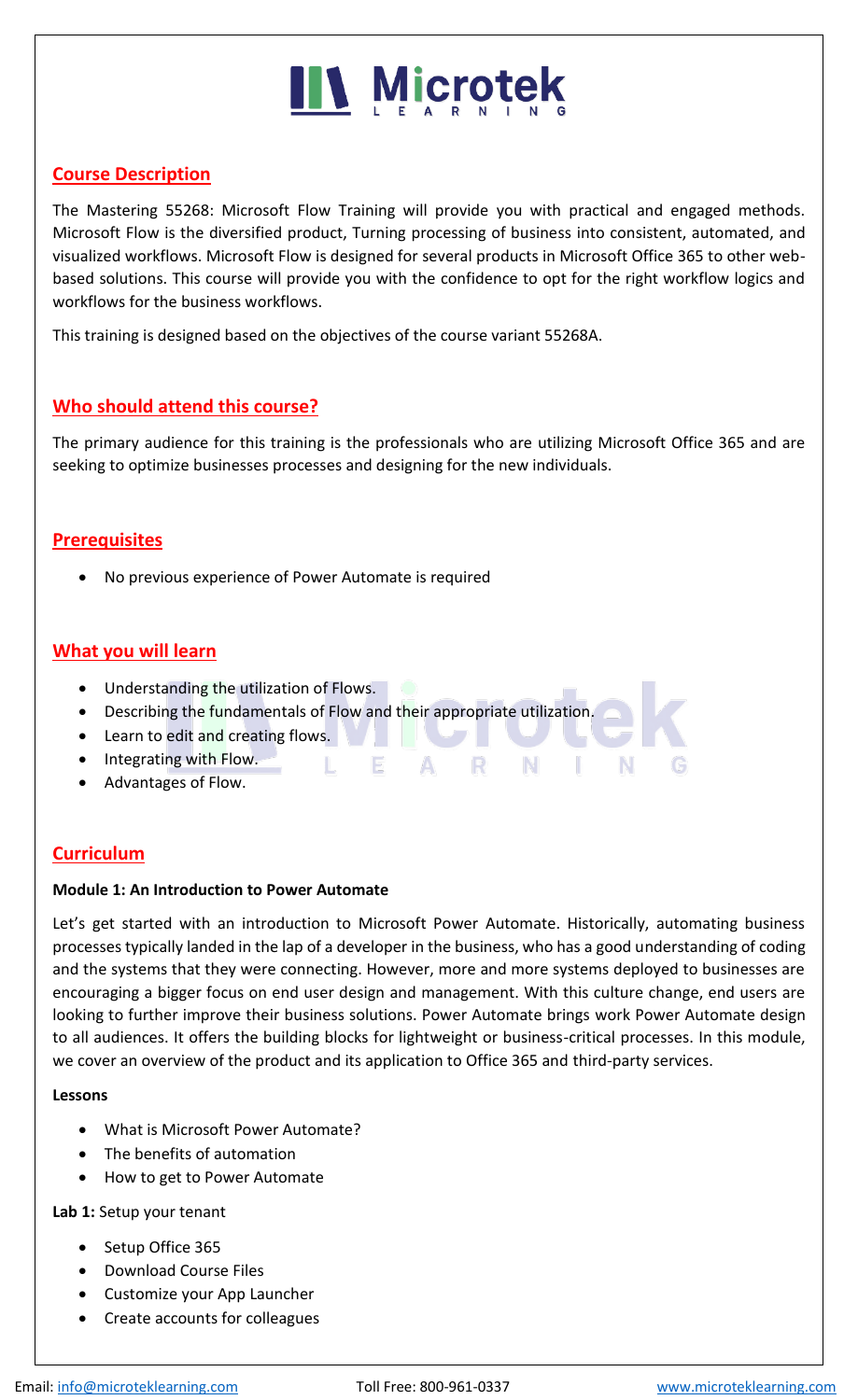

After completing this module, students will be able to:

- Know what Microsoft Power Automate is
- The Benefits of using Power Automate to automate processes
- How to access a Power Automate

#### **Module 2: Getting Started with Power Automate**

We begin our discovery of Microsoft Power Automate by building our first business process. We will discuss how to use templates to get started with Power Automate or how to use a blank template to start with no defined actions. Once in the product, we will give you a tour of the editor, work Power Automate management page and the home screen to help you navigate around the product. Next, we will start to add, edit, and remove actions from our work Power Automate template in order to customize the Power Automate for a specific business need. Once ready we will publish and trigger the work Power Automate to test that it works as expected. We will finish this module by discussing how to turn a Power Automate on or off as well as deleting a Power Automate.

**Icrote** 

#### **Lessons**

- Using Power Automate templates
- Navigating in Power Automate
- Editing a Power Automate
- Publish and trigger a Power Automate
- Turn off or delete a Power Automate

#### **Lab 1**: Building processes in Office 365

- Create a Team with a channel
- Build an absence business process
- Testing the absence process
- Optional: Create Feedback Form
- Optional: Power Automate to Notify of Bad Ratings

Е

. L.

• Optional: Test your Form and Power Automate

After completing this module, students will be able to:

- How to use Power Automate templates
- How to navigate around Power Automate
- How to edit Power Automates
- How to publish and trigger Power Automates
- How to turn off or delete Power Automates

#### **Module 3: Power Automate logic**

Decision making during a business process is often a bottleneck. Waiting for decisions or information to steer the work Power Automate towards its goal is dependent on how long the involved party spends on the task. This could be mitigated if the desired information is found declared elsewhere for example, as a document property or a form entry to name a few examples. Logic in a work Power Automate allows existing information to push the work Power Automate down multiple paths. This often speeds up work Power Automate duration and minimizes human input. In this module, we will look at the core logic found in Power Automate and a practical application of each option.

#### **Lessons**

- Adding conditions
- Designing switches
- Using apply to each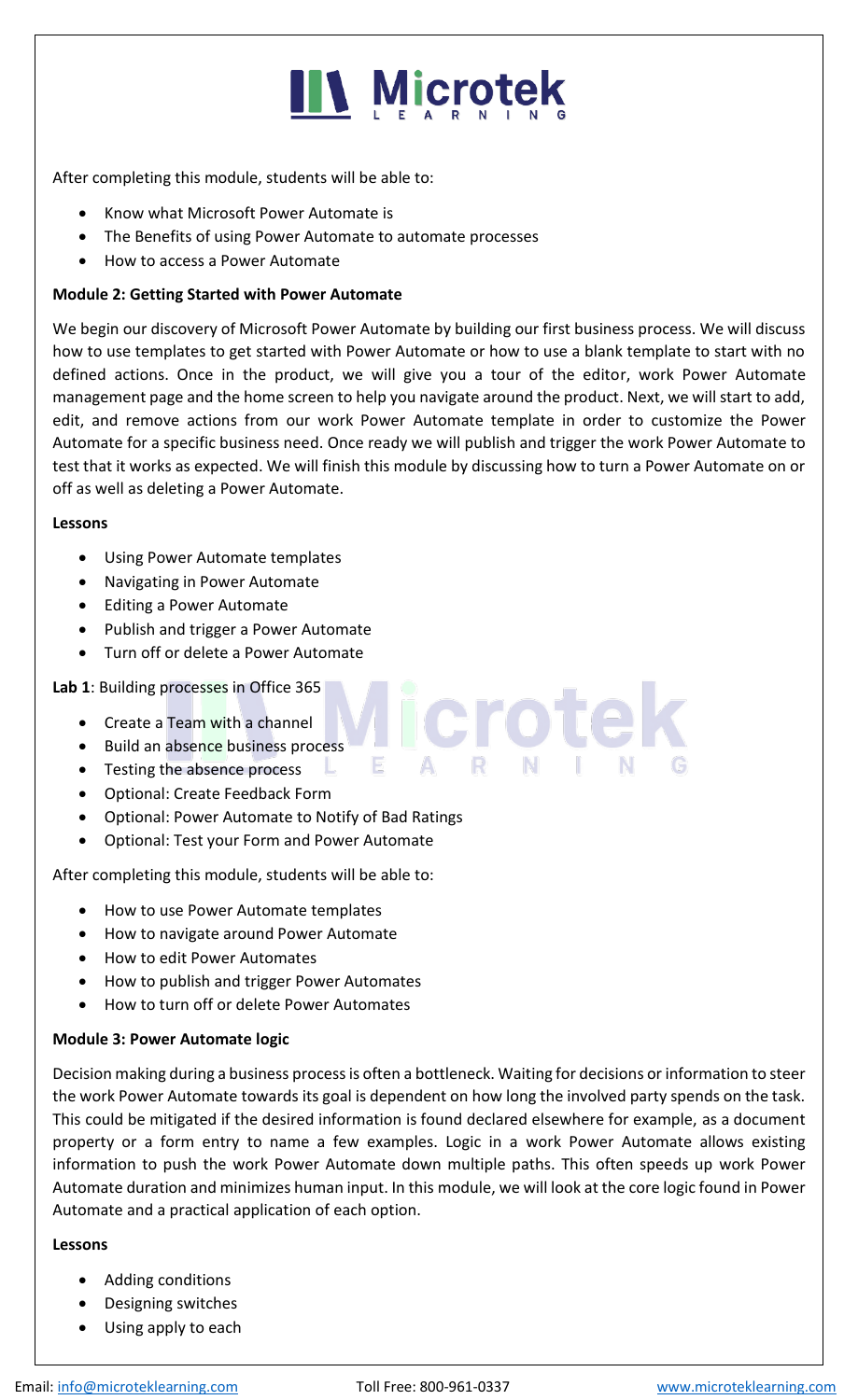

- Configuring do until logic
- Adding a scope

**Lab 1:** Scheduling documentation reviews

- Setup a policy library in SharePoint
- Design a policy review schedule
- Testing the policy review process
- Optional: Notify if a file nears review

After completing this module, students will be able to:

- How to add conditions in a Power Automate
- How to design switches for a Power Automate
- How to use apply to each
- How to configure do until logic
- How to add a scope

#### **Module 4: Integration**

Businesses will often user a selection of productivity tools and services beyond Office 365. Marketing teams may use Facebook and Twitter whereas a sales team may use Salesforce to manage their customers. Power Automate provides connectors for popular services allowing your processes to extend beyond Office 365 to other web services. Connections can even be made to on-premises servers, allowing your business systems house at the office to take part in your processes.

#### **Lessons**

- Standard and premium connectors
- Connecting to web services
- Using Power Automate with on-premises data

**Lab 1:** Using Power Automate and SQL to Review Sales

- Create a new orders list
- Designing the price check process
- Testing the price check process
- Optional: Update with managers

After completing this module, students will be able to:

- How to use Standard and Premium connectors
- How to connect to web services
- How to use Power Automate with on-premises data

#### **Module 5: The mobile app**

Power Automate has a corresponding mobile app that can be used to leverage many features of Power Automate. Firstly, it offers users the capability to build new Power Automates, directly from their phone or tablet. Secondly, it can be used to manage existing Power Automates including editing, viewing history, saving a copy, disabling, and deleting Power Automates. You can access any approvals that have been sent to you by Power Automate and approve or reject decisions. The app also supports the push notifications that can be sent to your phone or tablet from a Power Automate. Additionally, you can even create buttons that appear in the app which allow you to trigger Power Automates. This valuable app will be detailed in this module.

#### **Lessons**